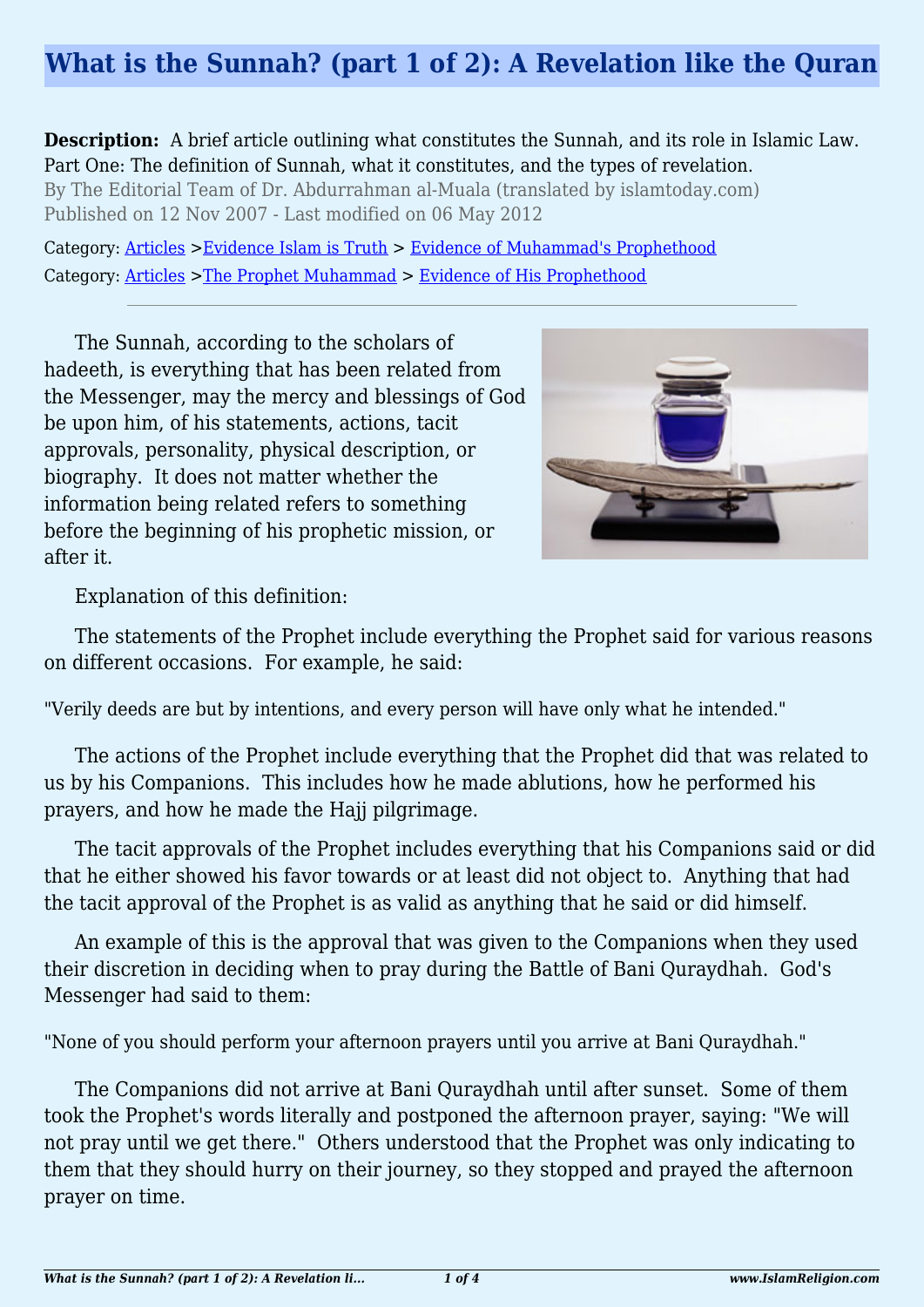The Prophet learned about what the two groups had decided, but did not criticize either of them.

As for the Prophet's personality, this would include the following statement of Aishah (may God be pleased with her):

"God's Messenger was never indecent or vulgar, nor was he loud at the marketplace. He would never respond to the abuse of others with abuses of his own. Instead, he would be tolerant and forgiving."

The physical description of the Prophet is found in statements like the one related by Anas (may God be pleased with him):

"God's Messenger was neither overly tall nor was he short. He was neither exceedingly white nor black. His hair was neither excessively curly nor lank."

## **The Relationship between the Sunnah and Revelation**

The Sunnah is revelation from God to His Prophet. God says in the Quran:

#### **"...We have sent down to him the Book and the Wisdom..." (Quran 2:231)**

The Wisdom refers to the Sunnah. The great jurist al-Shafi'i said: "God mentions the Book, which is the Quran. I have heard from people who I consider authorities on the Quran that the Wisdom is the Sunnah of God's Messenger." God says:

Indeed, God conferred a great favor on the believers when He sent among them a Messenger from among themselves, reciting to them His signs and purifying them and instructing them in the Book and the Wisdom.

It is clear from the preceding verses that God revealed to His Prophet both the Quran and the Sunnah, and that He commanded him to convey both to the people. The Prophetic hadeeth also attest to the fact that the Sunnah is revelation. It is related from Mak'hool that God's Messenger said:

"God gave me the Quran and what is like it from the Wisdom."

Al-Miqdam b. Ma'dee Karab relates that God's Messenger said:

"I have been given the Book and with it something like it."

Hisan b. Atiyyah relates that Gabriel used to come the Prophet with the Sunnah just like he would come to him with the Quran.

An opinion from the Prophet was not merely his own thoughts or deliberations on a matter; it was what God revealed to him. In this way, the Prophet was different from other people. He was supported by revelation. When he exercised his own reasoning and was correct, God would confirm it, and if he ever made a mistake in his thinking, God would correct it and guide him to the truth.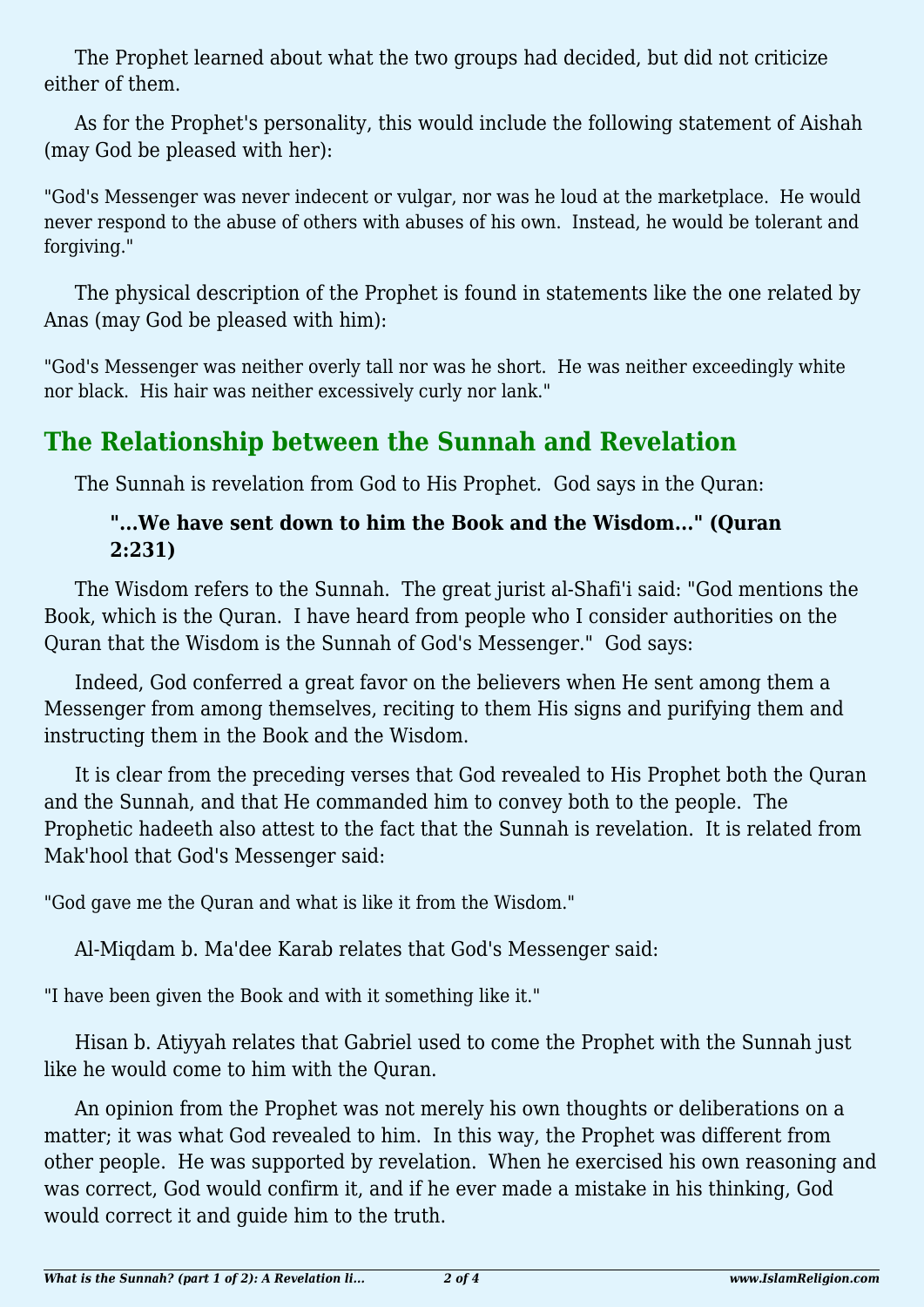For this reason, it is related that the Caliph Umar said from the pulpit: "O people! The opinions of God's Messenger were correct only because God would reveal them to him. As for our opinions, they are nothing but thoughts and conjecture."

The revelation that the Prophet received was of two types:

**A. Informative revelation:** God would inform him of something by means of revelation in one form or another as mentioned in the following Quranic verse:

#### **"It is not for a human being that God should speak to him except as revelation or from behind a barrier, or by sending a Messenger who reveals by His leave whatever He wishes. Verily, He is Exalted, All-Wise." (Quran 42:51)**

Aishah related that al-Harith b. Hisham asked the Prophet how revelation came to him, and the Prophet answered:

"Sometimes, the angel comes to me like the clanging of a bell, and this is the most difficult for me. It weighs upon me and I commit to memory what he says. And sometimes the angel comes to me in the form of a man and speaks to me and I commit to memory what he says."

Aishah said:

"I had seen him when the revelation came to him on an extremely cold day. When it was over, his brow was full of perspiration."

Sometimes, he would be asked about something, but he would remain silent until revelation came to him. For example, the Meccan pagans asked him about the soul, but the Prophet remained silent until God revealed:

### **They ask you concerning the soul. Say: 'The soul is from the affairs of my Lord, and of knowledge you have but little'. (Quran 17:85)**

He had also been asked about how inheritance was to be divided, but he did not answer until God revealed:

## **"God commands you regarding your children..." (Quran 4:11)**

**B. Affirmative revelation:** This is where the Prophet exercised his own judgment in a matter. If his opinion was correct, revelation would come to him affirming it, and if it was incorrect, revelation would come to correct him, making it just like any other informative revelation. The only difference here is that the revelation came as a result of an action that the Prophet first did on his own.

In such instances, the Prophet was left to use his own discretion in a matter. If he chose what was right, then God would confirm his choice through revelation. If he chose wrong, God would correct him to protect the integrity of the faith. God would never allow His Messenger to convey an error to other people, because this would cause his followers to fall into error as well. This would contravene the wisdom behind sending Messengers,